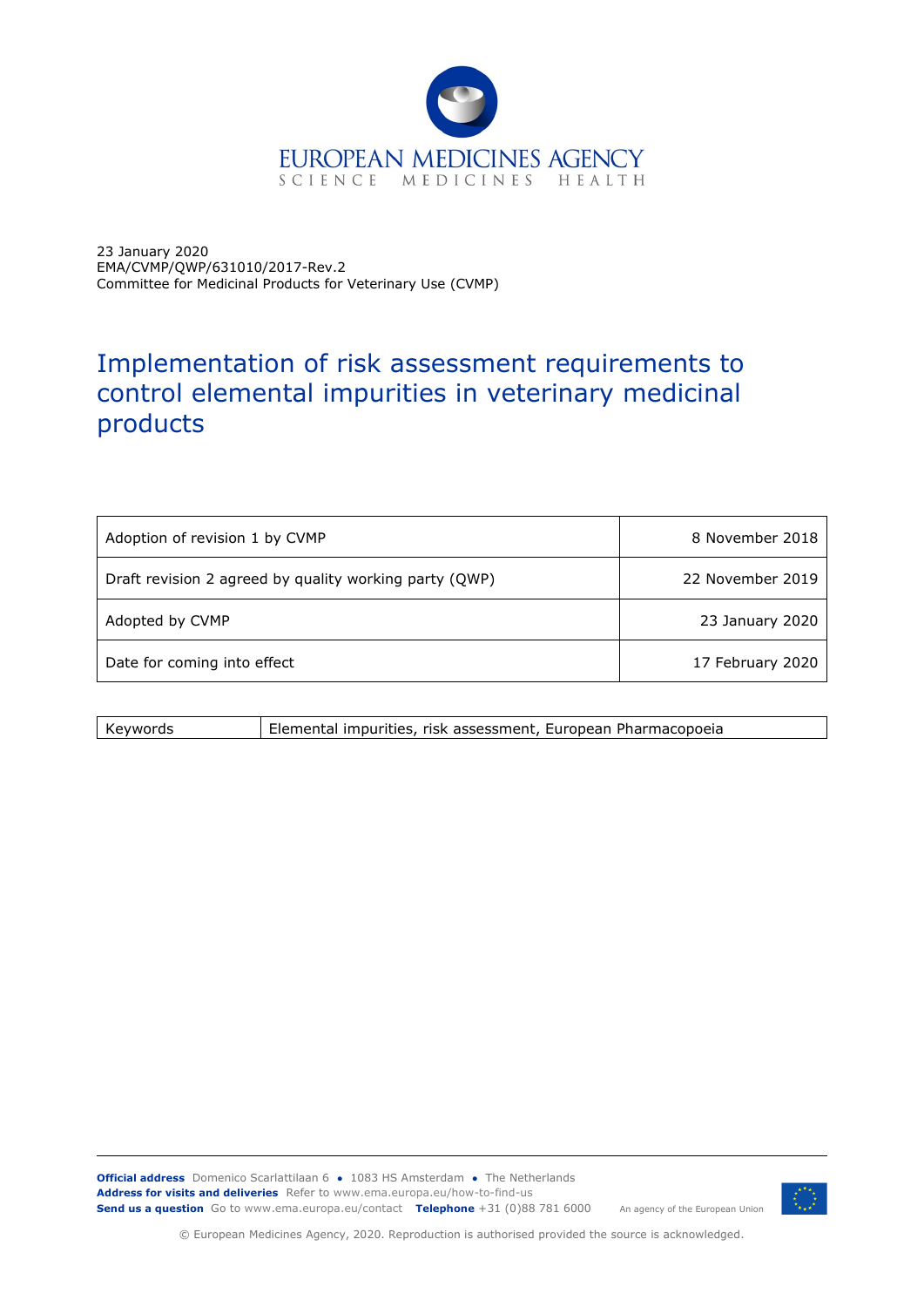## **1. Introduction (background)**

Revision of the European Pharmacopoeia General Monograph 2619 for Pharmaceutical Preparations which came into effect in January 2018, requires manufacturers of products outside the scope of the General Chapter 5.20 to control the levels of elemental impurities in the products using the principles of risk management. In the case of veterinary medicinal products, the scientific principles on which risk assessment/risk management should be based have not yet been elaborated as the permitted daily exposure (PDE) based approach detailed in General Chapter 5.20 and in ICH Q3D cannot be easily applied to veterinary products.

In order to allow time for regulators to elaborate guidance on the appropriate approach for a risk assessment for a veterinary medicinal product, the CVMP has adopted the following measured approach to the implementation of the monograph to existing veterinary products. The phased-in implementation of the risk assessment of elemental impurities in veterinary medicinal products is to be in accordance with the decision tree indicated in this document.

This phased implementation approach applies to veterinary medicinal products containing chemical and biological/biotechnological substances including veterinary medicinal products containing synthetic and semi-synthetic antibiotics and synthetic peptides of low molecular weight. The scope of this approach does not apply to veterinary herbal products, radiopharmaceuticals, immunological products, veterinary medicinal products designed for gene therapy, regenerative medicine, tissue engineering, blood product therapy and phage therapy or to elements that are intentionally included in a veterinary medicinal product for therapeutic benefit.

Current control strategies are considered acceptable until a risk assessment is required in line with the phased implementation outlined overleaf. For veterinary medicinal products authorised before the respective date of implementation detailed overleaf, regulatory action is only expected when the outcome of the risk assessment demonstrates that compliance with the Reflection Paper on risk management requirements for elemental impurities in veterinary medicinal products (EMA/CVMP/QWP/153641/2018) does require additional controls or changes in the dossier. Routine submission of risk assessments via variations, or otherwise, which conclude that no change is required, is not envisaged. The risk assessment should be available at the manufacturing site for inspection.